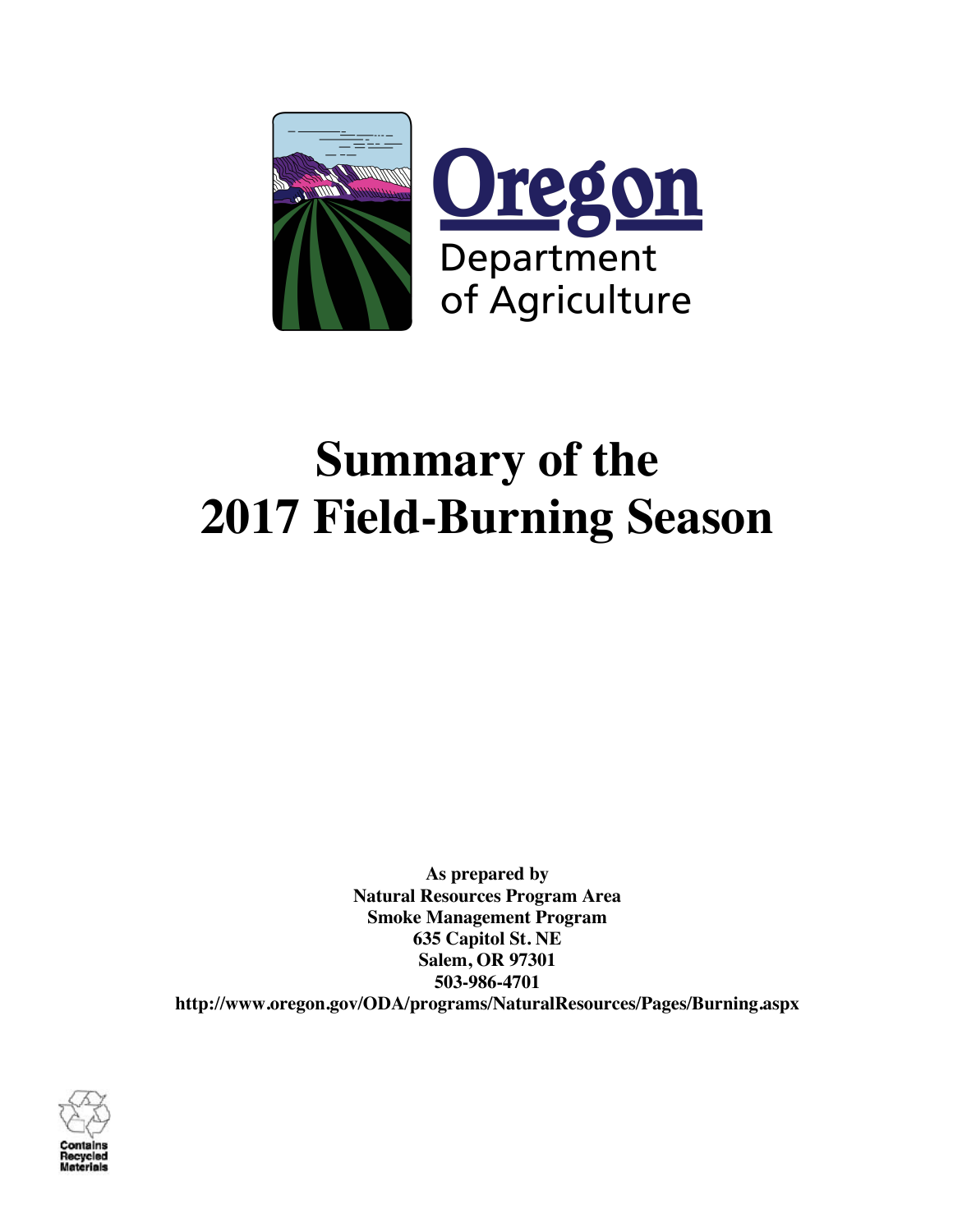In compliance with the Americans with Disabilities Act, this publication will be made available in alternate formats upon request.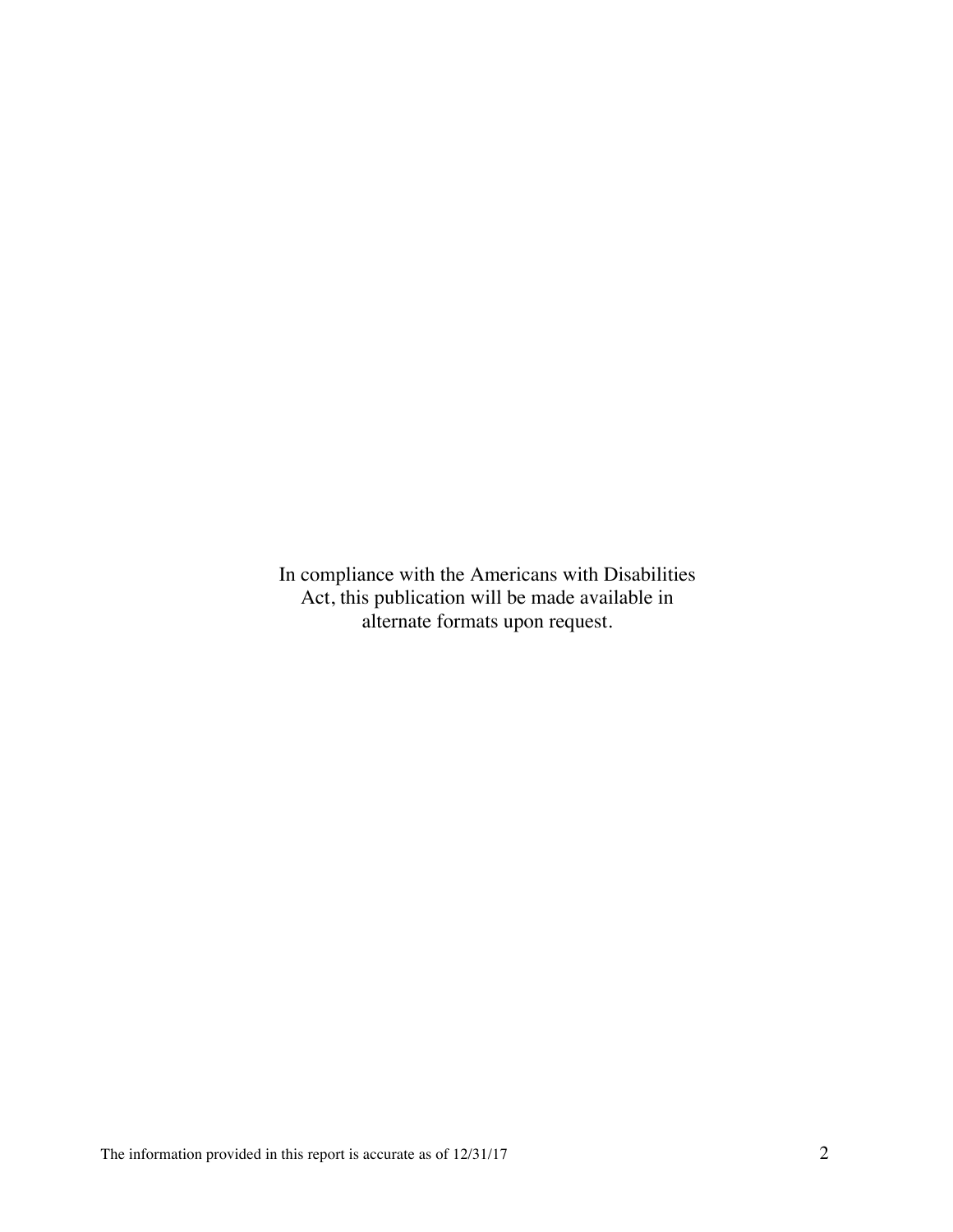# **Summary of the 2017 Field-Burning Season**

# **Prepared by The Oregon Department of Agriculture Natural Resources Program Area Smoke Management Program**

# **1. Introduction**

This summary is prepared annually by Oregon Department of Agriculture (ODA) Smoke Management Program staff to report the statistics for each field-burning season.

# **2. Weather Discussion: Prepared by the Oregon Department of Forestry Weather Office**

Predicting weather patterns that will promote the lifting and evacuation of smoke out of the Willamette Valley and away from populated areas is vital to the efficient operation of the Smoke Management Program. There are usually only a few days each summer with "excellent" ventilation conditions, so days with "marginal-to-good" ventilation conditions must be efficiently utilized to keep overall smoke impacts to a minimum.

# **WINTER 2016-17 THROUGH MAY 2017**

The Willamette Valley experienced a particularly cold winter with several significant snow events in 2016-17. These colder-than-average conditions helped generate a healthy snowpack for Oregon's upcoming dry season, and precipitation continued to be plentiful during spring. Oregon's hydrology improved enough to take all areas of the state out of any drought status, with occasional rainfall from storms persisting until late May ahead of Memorial Day weekend.

# **JUNE-JULY**

The first three weeks of June brought cooler-than-average temperatures as the Willamette Valley experienced many days with marine cloud cover that slowed heating. The valley saw its first heat-wave of the season during the last week of June, as several daily record temperatures were broken. Temperatures climbed into the upper 90s at higher elevations and in excess of 100 degrees in the Willamette Valley. After a relatively moist spring, this heat wave brought enough hot, dry conditions to quickly dry and cure vegetation across northwestern Oregon.

After the heat wave broke, the North Pacific High that controls much of summer's weather in the Pacific Northwest was displaced and slowly reformed near Hawaii. This allowed cooler air to shift south into the Gulf of Alaska, creating an upper-level trough that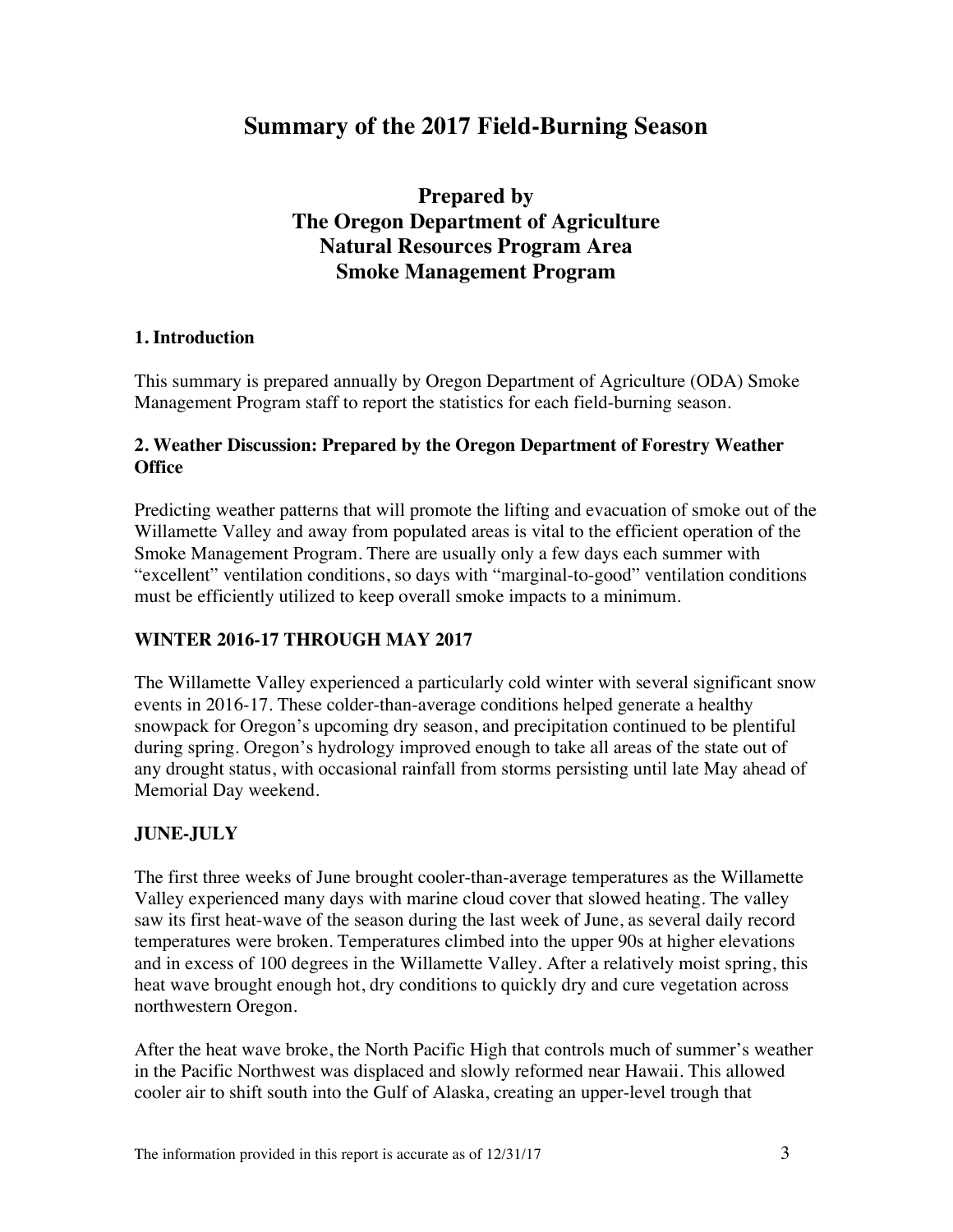persisted into mid-July and occasionally ejected dry disturbances out of the low Arctic and into the contiguous United States and Canada. These conditions helped keep temperatures near or below seasonal averages for the first half of July, slowing drying fields. Conditions were not conducive for burning until **Friday, July 14**. Weak onshore flow strengthened in the early afternoon as a thermal trough in Deschutes County increased, before increasing clouds east of the Cascades flattened pressure gradients. This brief window allowed for the burning of 249 acres with one hour of Moderate Impact and three hours of Light Impact registered in Mill City and one hour of Light Impact registered in Lyons. Four complaints were received.

A cooler period over the weekend returned temperatures to seasonal averages, as another upper-level trough formed off the coast of British Columbia and Washington state. The next opportunity for field burning came on **Tuesday, July 18**, as favorable onshore gradients aligned with west-southwesterly flow near the top of the afternoon's mixed layer. A total of 523 acres were burned ahead of a modest evening sea breeze. No impacts were registered and two complaints were received.

Overnight marine air remained west of the Willamette River, providing an opportunity for continued burning the afternoon of **Wednesday, July 19**. Onshore flow increased with daytime heating and a stronger sea breeze ahead of a marine push turned flow more westerly and maintained good mixing conditions into the evening, extending the burn window. A total of 1,589 acres were burned with no impacts registered and three complaints received.

A frontal boundary system swept across northwestern Oregon during the morning of Thursday, July 20, with widespread clouds that scattered with afternoon heating. No measurable rainfall was recorded south of McMinnville, but marine air struggled to heat up and mix out. Limited marine clouds pushed into the Willamette Valley overnight but quickly cleared up the morning of **Friday, July 21**, when 408 acres were burned. Four hours of Light Impact were registered in Mill City and one hour of Light Impact was registered in Lyons. Three complaints were received.

High pressure the following weekend helped elevate temperatures above seasonal averages and blocked damp marine air from intruding during the evening hours as a heat wave developed. Strong northerly winds and low afternoon humidity threatened to trigger State Fire Marshal burn-ban criteria on Monday, July 24. However, this week brought three consecutive days of preparatory burning. A total of 6 acres were prep burned on **Tuesday, July 25**; 12 acres on **Wednesday, July 26**; and 17 acres on **Thursday, July 27**. No impacts were registered and no complaints received all three days.

On **Friday, July 28**, onshore flow developed briefly in the afternoon, allowing 397 acres to be burned. No impacts were registered and no complaints were received. This closed out July with 3,201 acres burned.

A building upper-level ridge over southeastern Oregon strengthened during the final weekend of the July and set the stage for August to begin with a regional heat wave. It also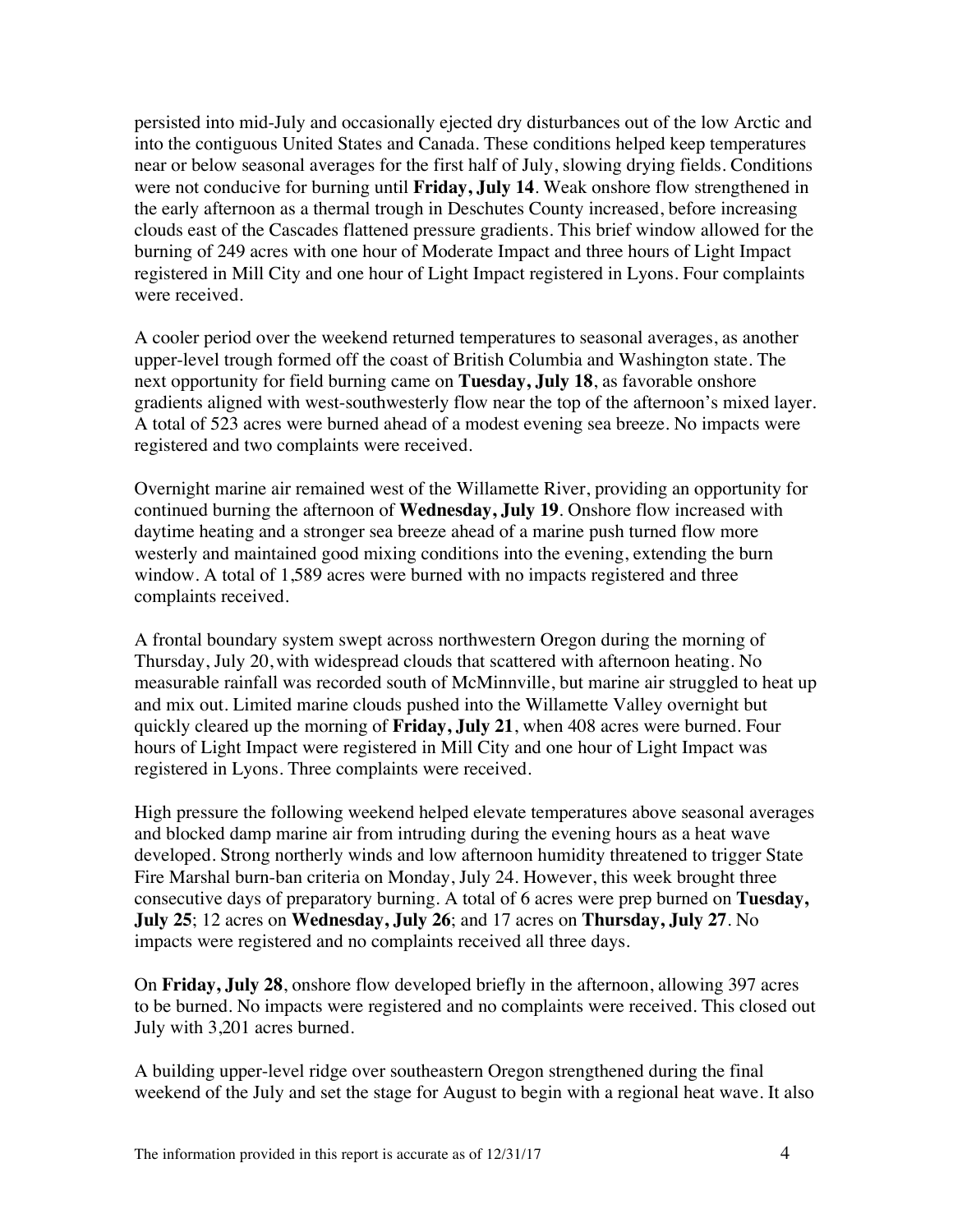created unsuitable conditions for smoke ventilation and increased the fire danger in the Willamette Valley.

# **AUGUST**

Temperatures soared into the triple digits during the first week of August, as a heat wave formed over the Pacific Northwest. Many locations broke previous daily records for Aug. 3-4, and a persistent Red Flag Warning for fire danger was in effect until the morning of Aug. 4 throughout the entire Willamette Valley. Significant smoke from multiple large forest fires in British Columbia, as well as from the Whitewater Fire near the Mount Jefferson Wilderness, all funneled south-southwest and degraded air quality in Oregon and across the Pacific Northwest. The combination of elevated fire danger and a compromised airshed prevented any field burning activities from occurring in the Silverton Hills.

As the atmosphere cooled and the Willamette Valley passed the historical peak of summer temperatures, the next opportunity for field burning came on **Tuesday, Aug. 15**. Enhanced mixing heights with favorable gradients allowed for the burning of 978 acres. Smoke was easily lofted and northwesterly transport winds evacuated the smoke. This included one "critical problem" field near a school. No impacts were registered and five complaints were received.

On **Wednesday, Aug. 16**, an onshore flow strengthened during the day and reached its apex late Wednesday night. Mixing conditions were amplified as moist, dense air brought in an early afternoon sea breeze, allowing for a total of 1,429 acres to burn through late afternoon. This included the second of two "critical problem" fields near a school. Transport winds helped ventilate smoke to the east-southeast, and incoming marine air prevented late afternoon down mixing. No impacts were registered and three complaints were received.

Overnight, a surge of cooling marine air brought cloud cover throughout the Willamette Valley on **Thursday, Aug. 17**. These clouds kept temperatures much closer to seasonal averages, but an incoming upper-level ridge began to warm the atmosphere and lower the elevated humidity Thursday evening. A total of 43 acres of preparatory burning was completed in the early afternoon with no impacts registered and one complaint received.

This warming trend persisted through the weekend leading up to the full solar eclipse on **Monday, Aug. 21. ODA and the Oregon Seed Council mandated a moratorium on all field burning due to the eclipse**. The upper-level ridge began to break down early on Monday morning, allowing onshore flow to return and begin cooling the atmosphere back closer to seasonal temperatures. Elevated wildfire smoke from the Cascades began to clear out **on Tuesday, Aug. 22**. A brief window of adequate weather allowed for 267 acres to be burned with no impacts registered and two complaints received.

Favorable burning conditions continued on **Wednesday, Aug. 23**. Onshore flow began to increase significantly by mid-afternoon, providing good mixing with widespread cloud cover across the Willamette Valley. Field burning began later in the day because of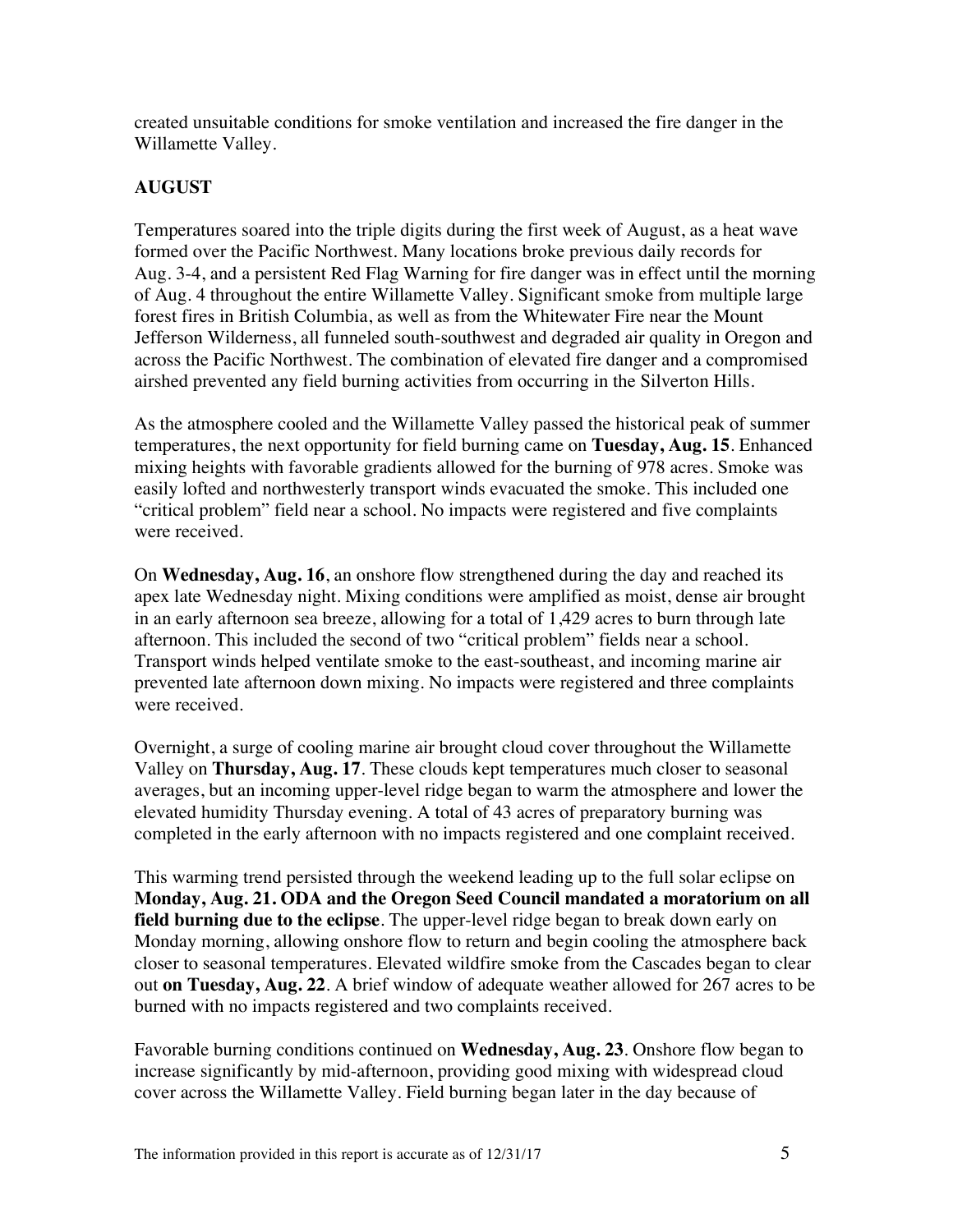lingering high humidity. A total of 1,342 acres were successfully burned ahead of a weakening storm front. Two hours of Light Impact were registered in Mill City and two complaints were received.

As the upper-level ridge moved over Oregon the final weekend of August, northerly winds prevailed and mixing of the atmosphere began to decrease. Temperatures once again rose well above seasonal averages throughout the Willamette Valley. A total of 60 acres of preparatory burning was completed on **Thursday, Aug. 24**, with no impacts registered and three complaints received. On **Friday, Aug. 25**, 41 acres of preparatory burning was completed with no impacts registered and no complaints received.

The last few days of August saw mostly unfavorable conditions, with the exception of **Wednesday, Aug. 30**. A weak disturbance passed over the Pacific Northwest without significant rainfall in Oregon. Timing favorable to mix out shallow marine air and improving onshore flow allowed for 919 acres to be burned late in the afternoon. Three hours of Light Impact were registered in Mill City and two hours of Light Impact were registered in Lyons. Thirteen complaints were received. It is believed that six hours of Light Impact to Heavy Impact in Detroit the morning (7 a.m. to noon) of Thursday, Aug. 31, were caused by wildfire smoke. This closed out August with 5,079 acres burned.

# **SEPTEMBER**

September began with a strong upper-level ridge building over Oregon from the Pacific, causing temperatures to rise well above seasonal averages. Offshore flow began to pull wildfire smoke across the Cascades and into the Willamette Valley. This heat wave built up over Labor Day weekend with significant air quality impacts. A wildfire that was sparked in the Columbia River Gorge created immediate hazards and evacuations. The Eagle Creek Fire eventually merged with the Indian Creek Fire and brought active smoke emissions throughout western Oregon through much of the first full week of September.

The heat wave was finally broken on Thursday, Sept. 7, as isolated thundershowers formed over the southern Willamette Valley and slowly tracked north along the Cascade foothills. Breezy winds from weak showers, plus limited rainfall, helped improve the air quality and begin cooling the atmosphere.

On Sept. 11, a brush fire near Corban University spread to several structures and sent up a significant amount of smoke just outside of the Salem city limits. An approaching upperlevel trough began to shift south out of Canada that night, turning flow aloft more westerly and increasing the onshore flow on **Tuesday, Sept. 12**. As a result of this cooler air, field burning resumed and a total of 2,193 acres were burned with two hours of Light Impact registered in Mill City and 29 complaints received.

On **Wednesday, Sept. 13**, onshore gradients remained stronger over the Cascades than over the coastal mountains, limiting burning to 212 acres before the dry frontal system moved through overnight. One hour of Light Impact was registered in Mill City and one complaint was received.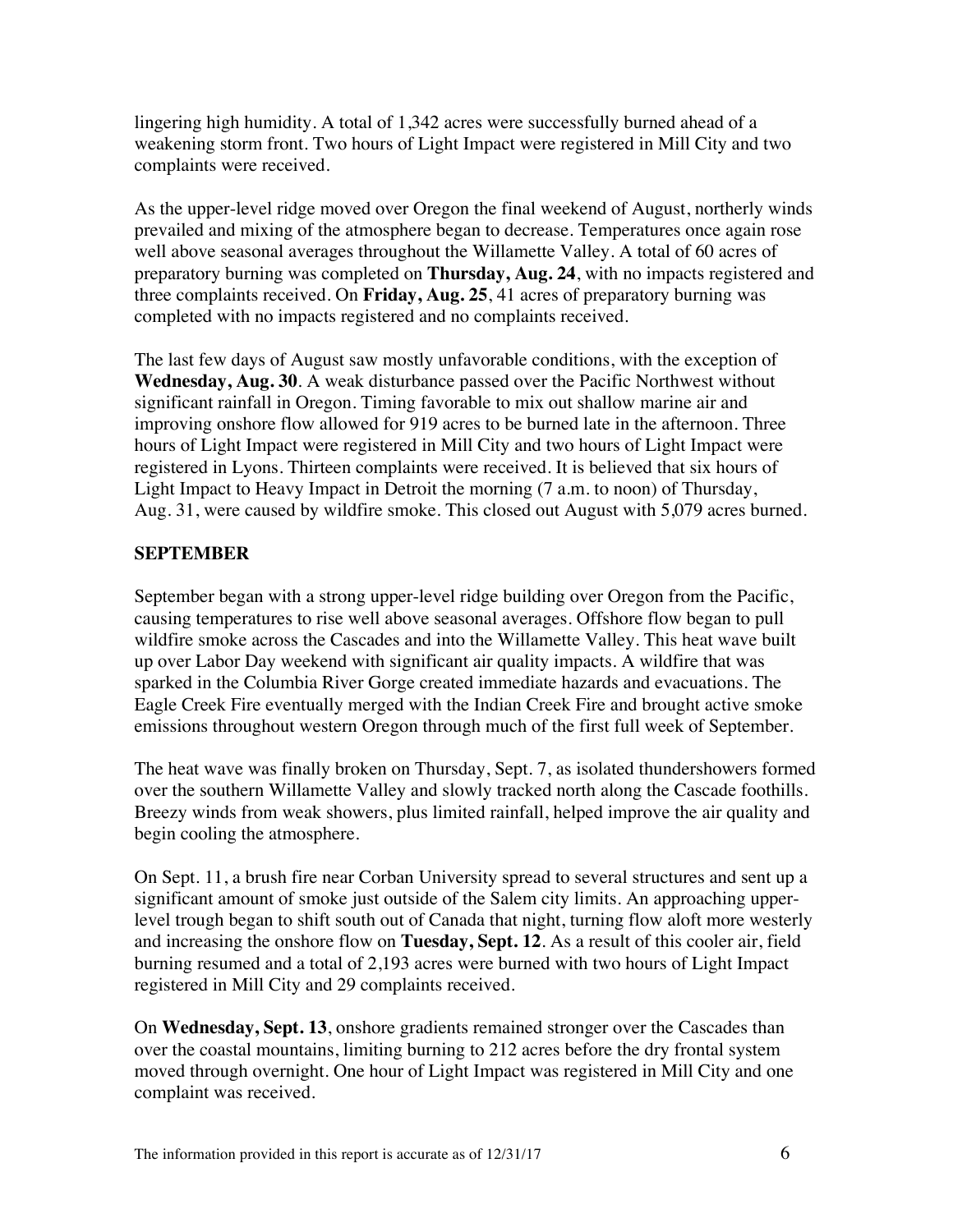An early passage of this weakened system allowed the onshore gradients to recover while mixing was still enhanced; this provided opportunities to begin field burning earlier in the day on **Thursday, Sept. 14**. A total of 1,352 acres were burned. Impacts were registered as follows: Detroit (two hours Moderate, one hour Light); Mill City (two hours Moderate, one hour Light); Lyons (two hours Moderate). Eighteen complaints were received.

A weak area of high pressure formed over the Oregon Coast on Thursday night and persisted into Friday. As a result, on **Friday, Sept. 15**, eight fields were burned totaling 244 acres. No impacts were registered and seven complaints and one call of support were received.

Shifting winds ahead of a major storm system prevented Saturday, Sept. 16, from being favorable to finish the remaining fields. But Sunday, Sept. 17, showed promise. An Oregon Department of Forestry meteorologist coordinated with staffers with ODA's Smoke Management Program, understanding that the window of opportunity would be brief for rare field burning on a weekend. Unfortunately, showers moved in shortly after noon and dropped just enough rainfall to prevent any field burning.

Fall-like conditions with widespread rain showers, occasional thunderstorms, and a significant drop in temperatures (10 degrees to 15 degrees below seasonal averages) began on Sunday afternoon and persisted through Thursday, Sept. 21. The snow level dropped rapidly as a pool of cold air from the Arctic shifted into southern British Columbia, and the Cascades received their first snowfall of the season.

An upper-level ridge began building into the Oregon Coast and helped to form a broad area of high surface pressure east of the Cascades. This created persistent offshore flow across western Oregon until **Thursday, Sept. 28**. Southwest flow aloft turned onshore, introducing cooler marine air that increased mixing and improve air quality. The final 431 acres of the 2017 season were burned with no impacts registered and one complaint received. This closed out September with 4,432 acres burned, and ended the 2017 field burning season.

A total of 12,712 acres were burned during the 2017 field-burning season.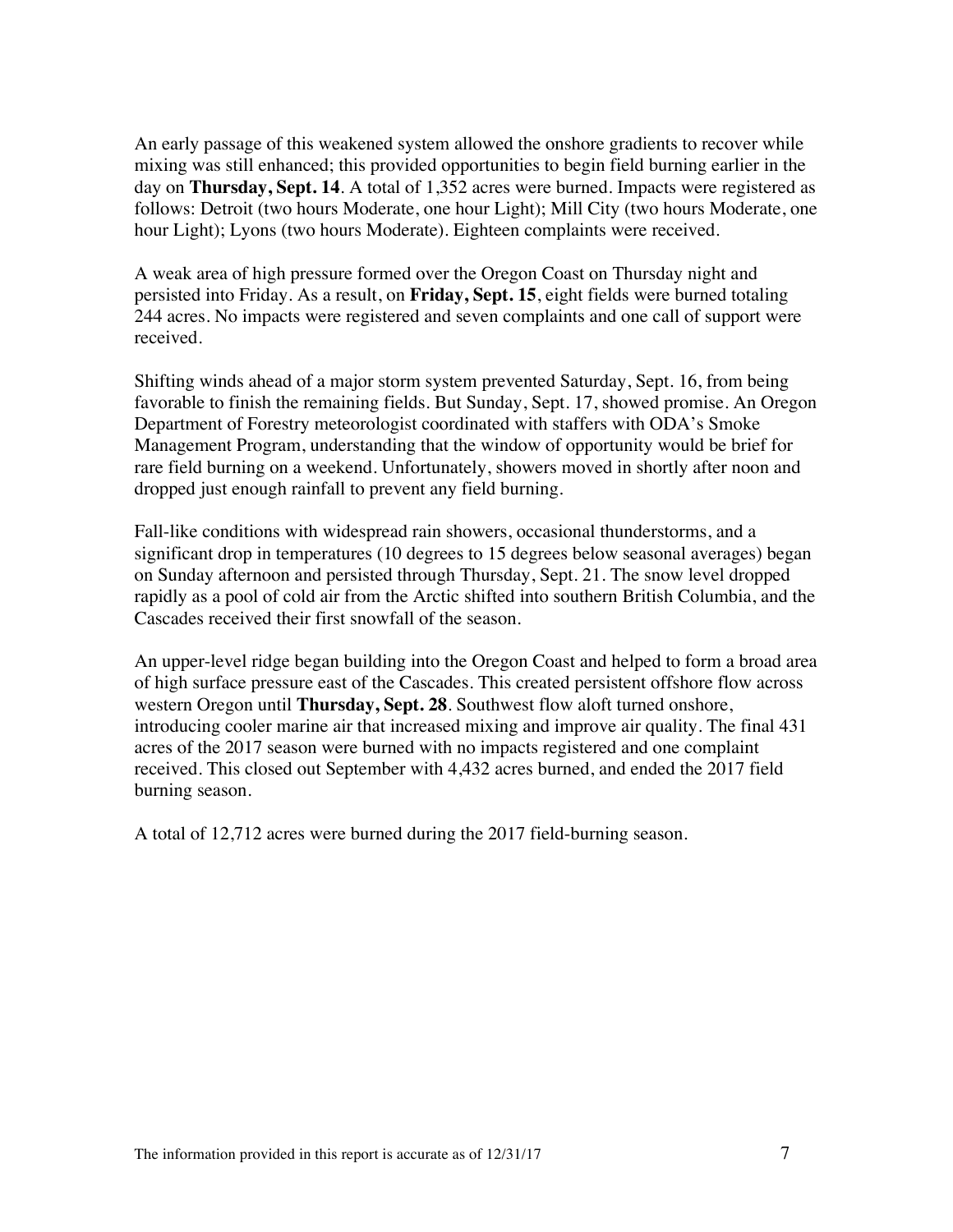# **Figure 1**



**Observed Temperatures at McNary Field (Salem Municipal Airport)**

#### **Figure 2**

**Observed Precipitation at McNary Field (Salem Municipal Airport)**

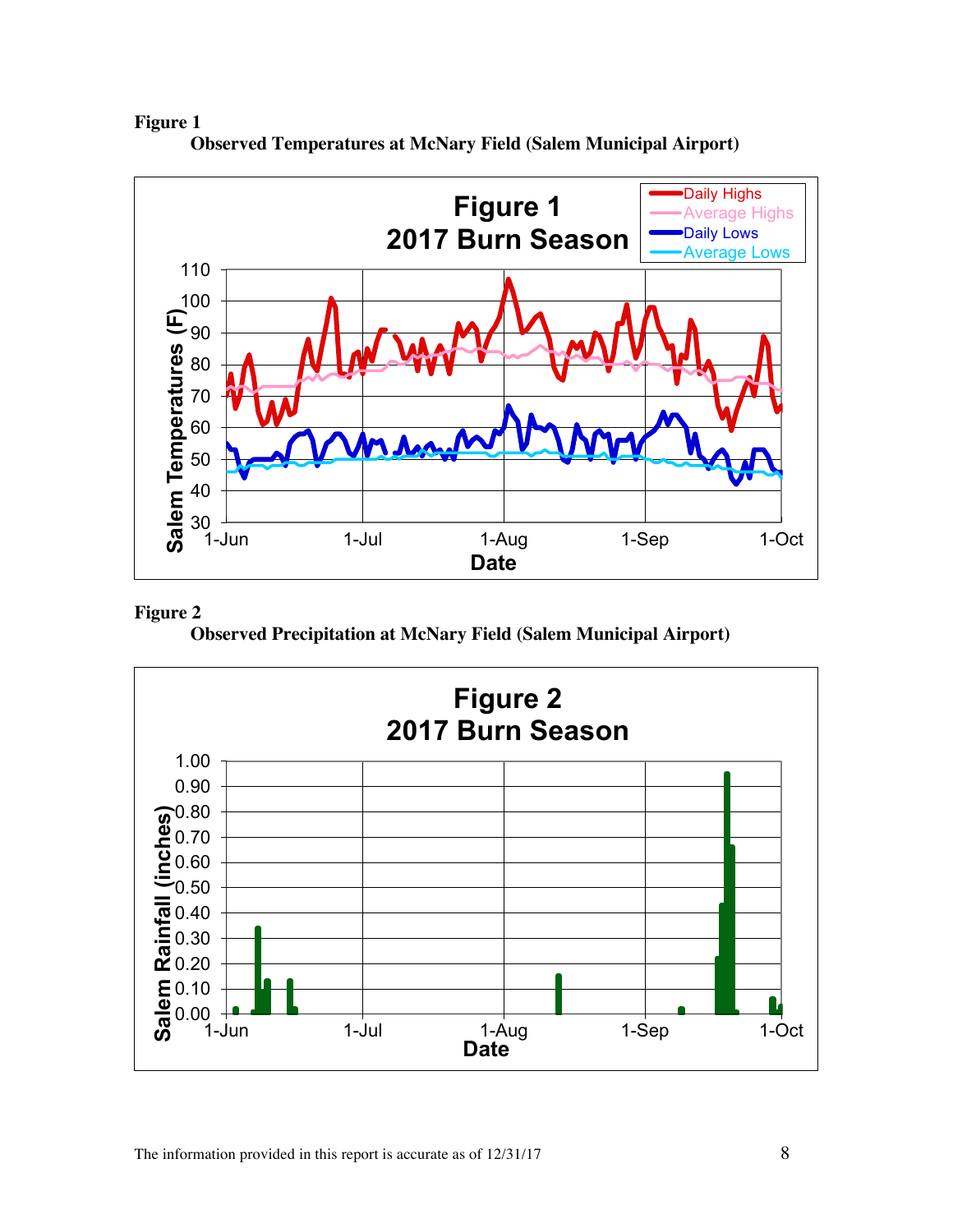#### **3. Registered and Burned Acres**

Open field-burning acreage registration begins in March and continues through April 1. Table 1 shows the breakdown of acres registered, the statutory limitation of each type, and the final allocation. The registration amounts show "on-time" registered acres. Registration totals can fluctuate slightly after "late registration" is conducted.

#### **Table 1**

| Type                                           | Limitation<br>(Maximum<br>burnable<br>acres) | Acres<br><b>Registered</b><br>(As of April 3,<br>2017) | <b>Allocation</b> | <b>2017 Acres</b><br><b>Burned</b> |
|------------------------------------------------|----------------------------------------------|--------------------------------------------------------|-------------------|------------------------------------|
| <b>Identified Species</b><br>and Steep Terrain | 15,000                                       | 13,568                                                 | $100\%$           | 12,712                             |

# **Definitions**

# **Type: Open-Field Burning**

- **Identified Species:** Research has identified some species of grass seed that cannot be profitably produced without thermal sanitation. These identified species are Chewings Fescue, Creeping Red Fescue, and Highland Bentgrass.
- **Steep Terrain:** Fields located in the Willamette Valley where grass seed or cereal grain is grown; however, because of the steepness of the terrain, it is extremely difficult to apply alternatives to open field burning, and the perennial varieties of grass seed grown prevent erosion on steep hillsides.

# **4. Enforcement**

The 2017 field-burning season marked the 20th year that ODA has performed the enforcement function of the Smoke Management Program. This is stipulated under a Memorandum of Understanding with the Oregon Department of Environmental Quality, pursuant to Oregon Revised Statutes 468A.585.

There was one enforcement contact during the 2017 field-burning season. The enforcement action resulted in a Notice of Noncompliance.

During the 2016 field-burning season, there was one enforcement contact. The enforcement action resulted in a Letter of Warning.

# **5. Smoke Impacts**

It is the goal of the ODA Smoke Management Program, with the cooperation of the Willamette Valley grass seed and cereal grain growers, to reduce and/or eliminate smoke impacts in all populated areas. The combination of accurate weather prediction for open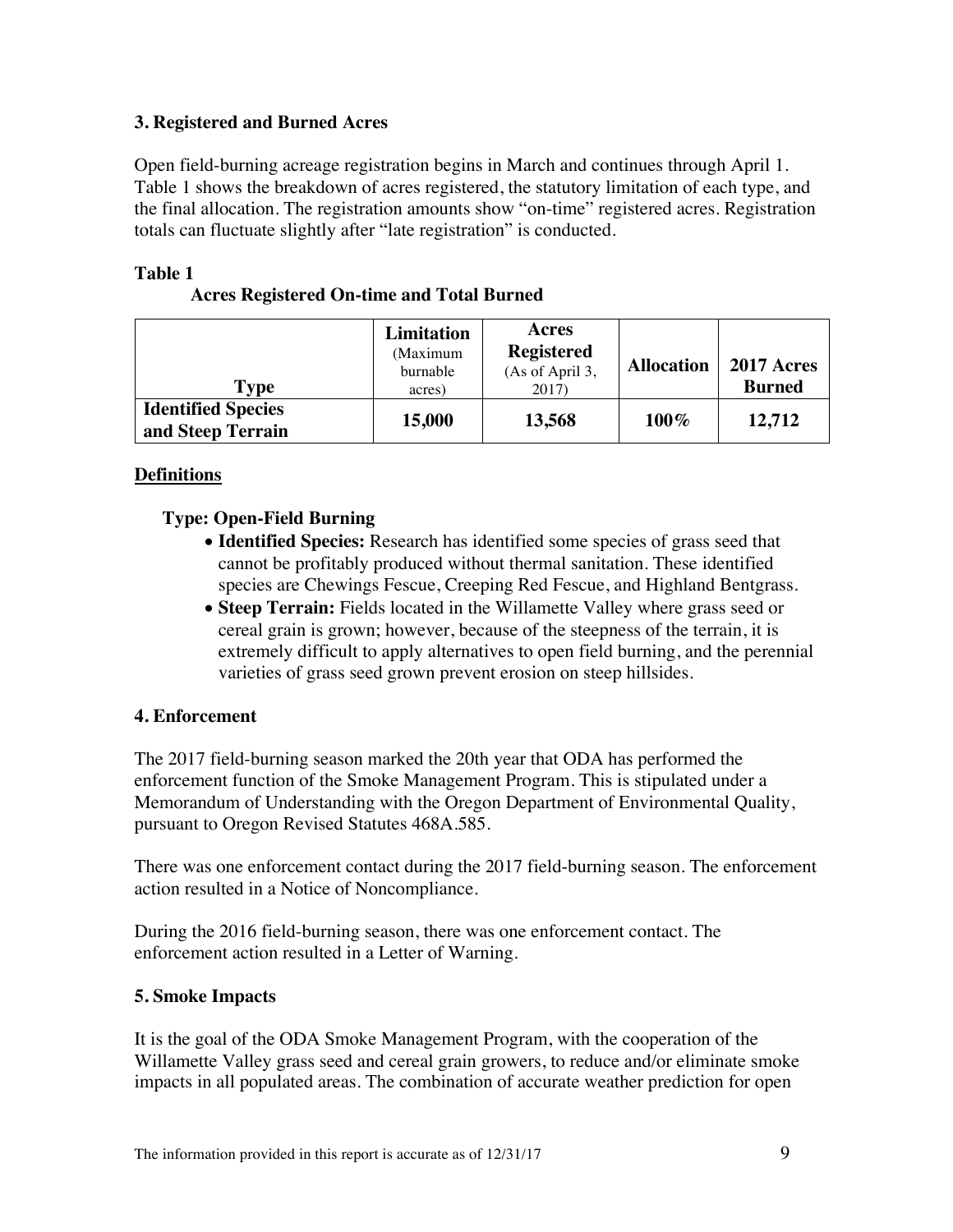field burning, ODA field personnel observations, and grower experience all contribute to alleviate smoke impacts; however, smoke impacts still occur. Unexpected wind shifts, changes in mixing heights, transport wind speeds, and wind directions, along with inefficient lighting techniques, can all contribute to the occurrence of impacts.

The number of hours recorded for smoke impacts in 2017 in cities monitored are outlined in Table 2 (below).

*There were a total of 21 days when burning was conducted; 7 of the 21 days resulted in impacts during the 2017 season.*

| Date           | <b>Acres Burned</b> | <b>Impact Hours</b> |                |                | Location  |  |
|----------------|---------------------|---------------------|----------------|----------------|-----------|--|
|                |                     | <b>Heavy</b>        | Moderate       | Light          |           |  |
| July 14, 2017  | 249                 |                     |                |                | Lyons     |  |
|                |                     |                     |                | 3              | Mill City |  |
| July 21, 2017  | 408                 |                     |                |                | Lyons     |  |
|                |                     |                     |                | $\overline{4}$ | Mill City |  |
| Aug. 23, 2017  | 1,342               |                     |                | $\overline{2}$ | Mill City |  |
| Aug. 30, 2017  | 919                 |                     |                | $\overline{2}$ | Lyons     |  |
|                |                     |                     |                | 3              | Mill City |  |
| Sept. 12, 2017 | 2,193               |                     |                | $\overline{2}$ | Mill City |  |
| Sept. 13, 2017 | 212                 |                     |                |                | Mill City |  |
| Sept. 14, 2017 | 1,352               |                     | $\overline{2}$ |                | Detroit   |  |
|                |                     |                     | $\overline{2}$ |                | Lyons     |  |
|                |                     |                     | $\overline{2}$ |                | Mill City |  |
|                |                     |                     |                |                |           |  |
| <b>Totals</b>  |                     | $\boldsymbol{0}$    | 7              | 21             |           |  |

#### **Table 2**

# **2017 Open Field Burning Impacts**

As defined in Oregon Administrative Rule (OAR) 603-077-0105, cumulative hours of smoke impact result in hourly nephelometer measurements that exceed  $1.8 \times 10^{-4}$  b-scat above the average prior three-hour background levels. For the purposes of this report, "heavy" hours of smoke impact are  $5.0 \times 10^{-4}$  b-scat or more above background (equivalent to visual range of 5 miles or less); "moderate" hours of smoke impact are  $1.8 \times 10^{-4}$  to  $5.0$  $x 10^{-4}$  b-scat above background (equivalent to visual range of 12 miles or less); and "light" hours of smoke impact are  $1.0 \times 10^{-4}$  to  $1.8 \times 10^{-4}$  b-scat above the background. "Light" hours of smoke impact were not recorded before the 1999 season. The terms "light," moderate," and "heavy" as used in relation to smoke impacts are not defined in OAR but are used by ODA to quantify the level of smoke impact on residents of the Willamette Valley. Nephelometers are located in Carus, Detroit, Eugene, Lyons, Mill City, Portland, Salem, Silverton, Springfield, and Sweet Home.